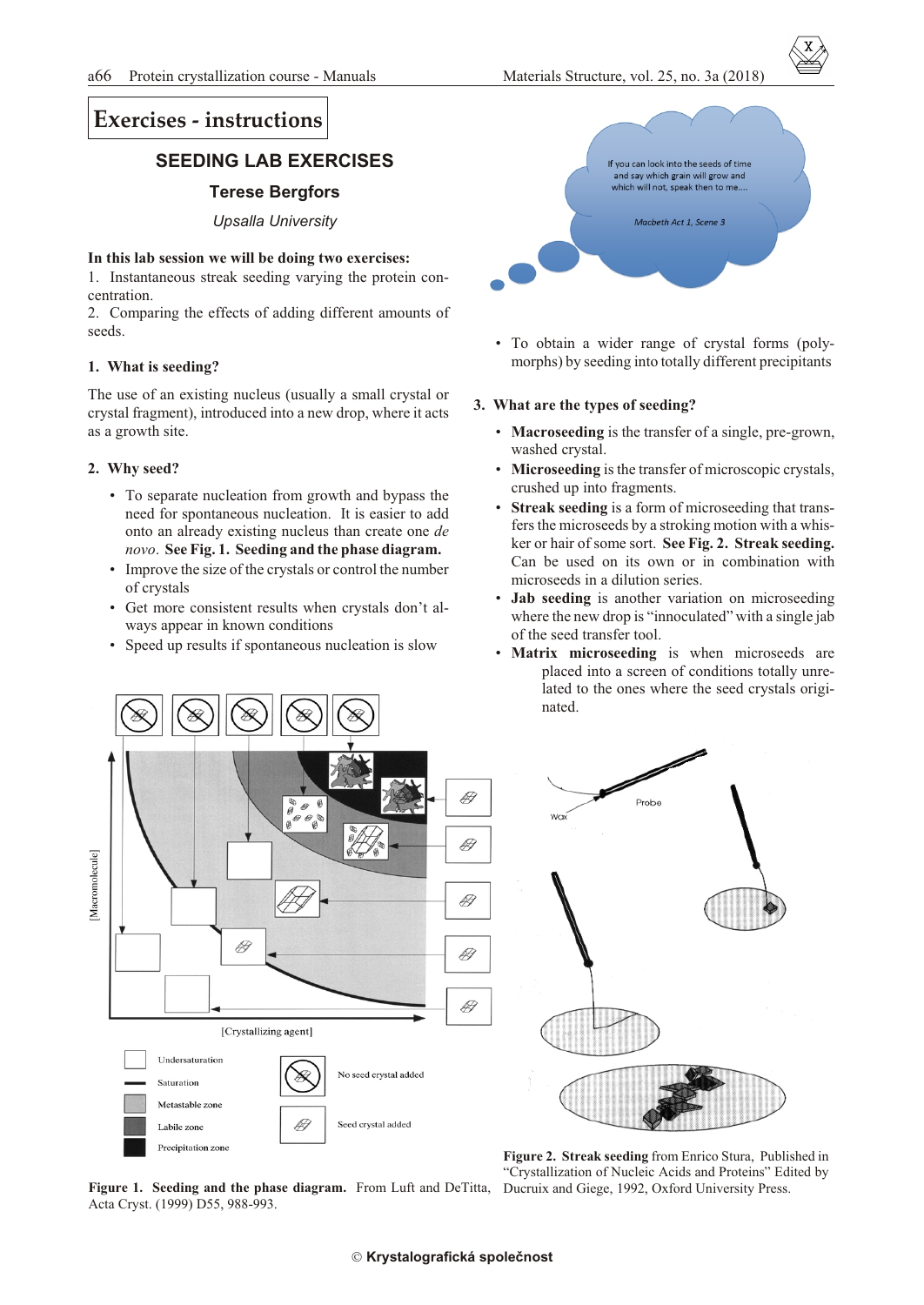

## **Experiment 1: Instant streak seeding**

Reference: This exercise has been adapted from **Enrico** Stura's chapter "Seeding" in **Protein Crystallization**: **Strategies, Techniques, and Tips** edited by T. Bergfors 1999 International University Line, La Jolla Ca.

## **Purpose of this experiment:**

1. To learn how to generate new seeds by the easy, fast, and simple method of streak seeding.

2. To observe the effects of decreasing protein concentration on the nucleation rate.

## **Ma te ri als needed:**

- a crystal wand —- available from Hampton Research (HR8-133) or you can make your own from a cat whis ker, human hair or horse tail hair, super glue or wax to affix the whisker to a yellow pipette tip, and a razor blade to cut the whisker.
- lysozyme 100 mg/ml stock solution.
- A dilution series of lysozyme at 80, 60, 40 and 20 mg/ml (already prepared for you.)
- 30% polyethylene glycol (PEG) 5000 or 6000 in 1 M NaCl, 50 mM Na acetate, pH  $4.7$  = the precipitant (ready-mixed for you today).
- A surface for making the drops, e.g., a Petri dish lid, cover slip, etc.

### **Method:**

1. On the Petri dish lid, pipette 10 ul of lysozyme (100 mg/ml). Now add an equal volume (i.e.,  $10 \text{ } 1$ ) of the precipitant (=  $30\%$  PEG 6000 in 1M NaCl, 50 mM Na acetate, pH 4.7).

2. Watch the drop under the microscope. The first thing you should see is a phase separation. After that, the crystals should nucleate in 5-15 minutes. The fresher the lysozyme the longer time it will take to nucleate, so the time will vary. It can take some practice to recognize the nucleation in its initial stages. Note: If the protein precipitates immediately, the protein concentration is too high. Redo with a slightly lower protein concentration; try 80 mg/ml.

3. Once the parent crystals have formed in the drop with 100 mg/ml, you can set up the 10 ul drops of lysozyme at 80, 60, 40, and 20 mg/ml on the inside of a Petri dish lid.



4. Add 10 ul of the precipitant to each of these 4 new **drops and stir. Important!** These drops also need precipitant, not just protein, or the experiment does not work. Students often forget this step.

5. Now you can transfer the nuclei (from the parent drop) by streak seeding. Dip the seeding wand once into the drop of parent crystals to pick up the seeds, then streak the wand across the four new drops. You do not need to re-dip the wand into the parent drop for each new drop.

### **What to look for or think about:**

• See if you can get the crystals to grow along a streak line. Because of the high protein concentrations you will also get spontaneous nucleation but many crystals will form preferentially along the streak line. The crystals will be extremely small because they grow so rapidly. In this experiment the protocol has been optimized for speed, rather than crystal size.

1. The purpose of this experiment is to demonstrate the method and the principles. In the next experiments, a more refined version will be presented.

2. Recover the 20 microliter drop of 100 mg/ml lysozyme (the parent drop). Place the  $20$  microliters (or as much as you can recover) into an eppendorf tube and fill to about 50 microliters with the precipitant  $(30\%$  peg, etc). This will be your Seed Stock in the next experiment.

## **Experiment 2: Comparing the effects of** adding different amounts of seeds.

## **Purpose of this experiment:**

- To illustrate the effect of adding different amounts of **seeds.**
- To illustrate a very fast and easy way of creating a di**lu tion se ries of seeds.**

In contrast to experiment 1 above, this experiment will be allowed to equilibrate overnight to permit slower growth of the crystals after seeds are added. Three rows of identical drops will be prepared. Seeds will be added by either *jabbing* the drops or *streak seeding* them. These drops will be compared to a control where no seeds have been added. An entire row of drops will be seeded sequentially to create a dilution of the seeds. Thus, the first drop will have the most seeds and the last drop in that row will have the least. **Materials required:** 

- 1. two 20 ml Petri dishes (the large size)
- 2. 5 ml of  $6\%$  NaCl in 50-100 mM sodium acetate buffer, pH 4.7
- 3. 5 ml of 12% NaCl in 50-100 mM sodium acetate buffer, pH 4.7
- 4. 100 microliters of 20 mg/ml lysozyme, dissolved in water
- 5. a seeding wand (you can use the same one from the previous experiment.)
- 6. two eppendorf tubes

### **Method:**

1. In an eppendorf tube, mix 50 microliters of lysozyme (20 mg/ml) with 50 microliters of 6% NaCl in 50-100 mM sodium acetate buffer, pH  $4.7 =$  MIXTURE A.